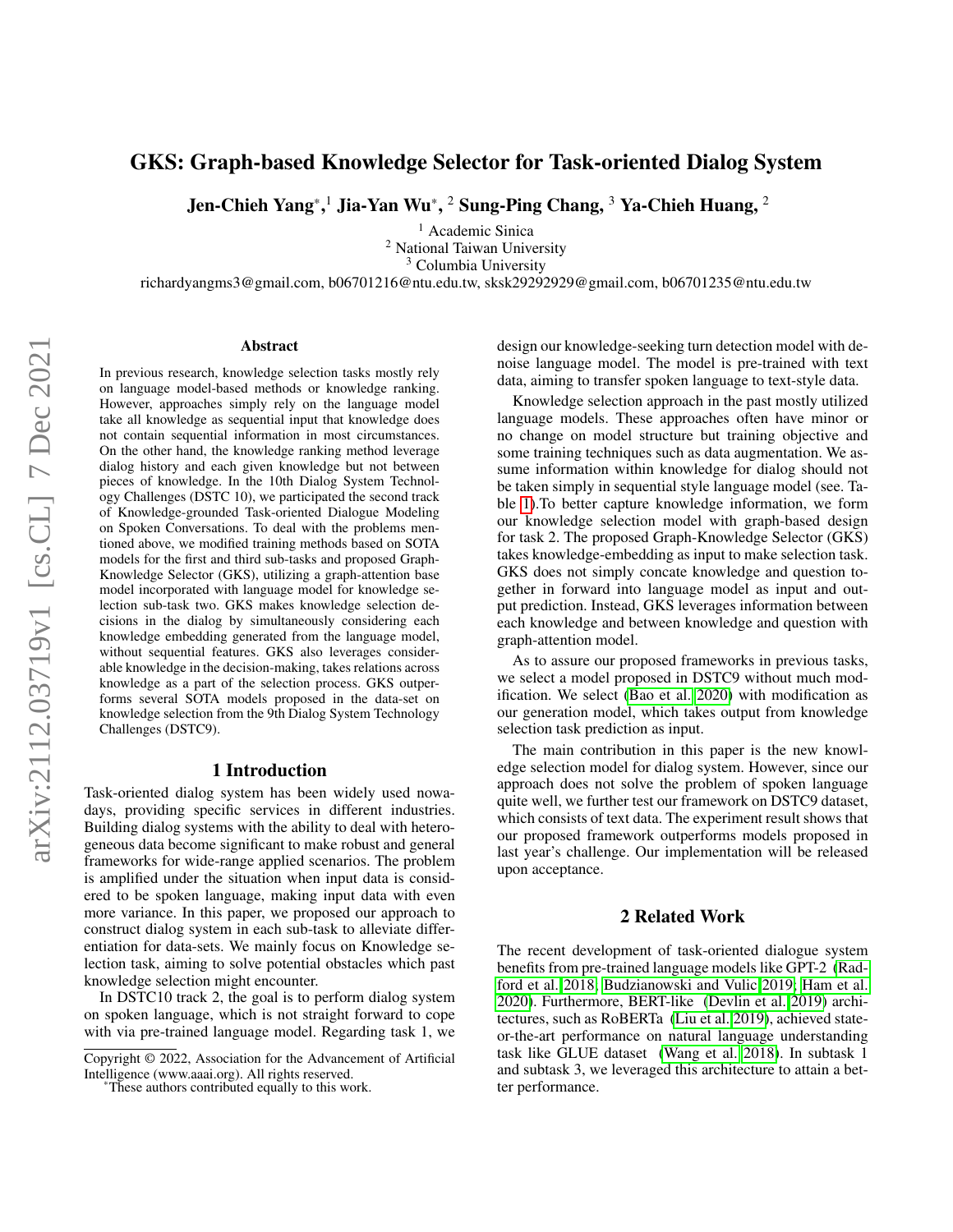<span id="page-1-0"></span>

| Detected turn          | Does the hotel offer accessible parking? |
|------------------------|------------------------------------------|
| Knowledge0             | Does the hotel offer accessible parking? |
| Knowledge1             | Is there on-site private parking at the  |
|                        | <b>Bridge Guest House?</b>               |
| Knowledge2             | Do I have to pay for parking?            |
| Knowledge3             | Is there a cost for parking?             |
| Knowledge4             | Can I make a reservation for parking?    |
| Knowledge5             | Do they have help for disabled parking?  |
| Knowledge <sub>6</sub> | Do you provide room service daily?       |
| Knowledge7             | Are there any fitness center or gym?     |

Table 1: Example from dialog turn and knowledge. The desired knowledge for the user should be Knowledge0. However, there are no sequential relation between knowledge but many approach simply connect knowledge together as input. Moreover, if we train the model simply pairing Detected Turn with each knowledge and sampling training pairs, the overlapping information between knowledge might be wasted. In the example, Knowledge0-5 refer to parking issues, we try let the model distinguish Knowledge0 from all the others according to detected turn but not with sampling approaches.

#### Knowledge-Seeking Turn Detection

The knowledge-seeking turn detection was first introduced in DSTC9 track1 by [\(Kim et al. 2020\)](#page-4-7). A binary classifier was proposed to solve this task, while [Tang et al.](#page-4-8) [\(2021\)](#page-4-8) used a supervised methos with an ELECTRA-based model followed by a fully connected layer [\(Clark et al. 2020\)](#page-4-9) to determine whether to trigger knowledge. In other way, [Mi et al.](#page-4-10) [\(2021\)](#page-4-10) employed ensemble algorithm of four pretrained models, such as RoBERTa and UniLM [\(Dong et al.](#page-4-11) [2019\)](#page-4-11), to solve it as a classification task as well. [Bao et al.](#page-4-0) [\(2020\)](#page-4-0) proposed to consider API and external knowledge by schema description method. [\(Shah et al. 2019;](#page-4-12) [Eric et al.](#page-4-13) [2019;](#page-4-13) [Rastogi et al. 2020\)](#page-4-14)

#### Knowledge Selection

The knowledge selection task is to retrieve candidate snippets from knowledge base for response generation. Traditionally, TF-IDF technique [\(Ramos 2003\)](#page-4-15) and language model are applied on similar tasks. As mentioned above, the limitations of previous works lie in the model structure. On the other hand, we are inspired by Kernel Graph Attention Network proposed by [\(Liu et al. 2021\)](#page-4-16), which performs finegrained fact verification with kernel-based attention. We believe such graph-based model can be used to better capture information and select a more plausible set of knowledge snippets.

## Knowledge Grounded Generation

The third component of our system is to generate responses given select knowledge snippets. Recently, Pre-trained language models such as BERT propel progress in natural language generation, but also demonstrate limitation while being directly fine-tuned on small conversation datasets [\(Rashkin et al. 2019;](#page-4-17) [Wolf et al. 2019\)](#page-4-18). PLATO [\(Bao et al.](#page-4-0)

[2020\)](#page-4-0) was proposed to address this problem by using uniand bi-directional processing with further pre-training on large-scale Reddit and Twitter conversations. In addition, they introduced a discrete latent variable to grasp one-tomany utterances relationship information between conversations. In DSTC9 track1, [Tan et al.](#page-4-19) [\(2020\)](#page-4-19) further incorporated knowledge copy method to calculate the probability of response by combining generation distribution with the knowledge-attention distribution. [Tan et al.](#page-4-19) [\(2020\)](#page-4-19) provides an efficient way to generate sentences under the given knowledge, reducing the pressure added on the decoder and is easier for models to generalize to unseen knowledge.

## 3 Methodology

In this section, we first define our problem by dividing it into three separated sub-tasks, then discuss how we address each part of it with different models. Fig [1](#page-3-0) shows our overall framework.

#### 3.1 Knowledge-Seeking Turn Detection

In the first phase of our system, we deploy a binary classifier to decide whether to trigger the knowledge access branch for a given utterance and dialogue history.

Data Representations To capture whether the current dialog turn will need to trigger the knowledge, we decide to concatenate the current dialog with dialog history. We hope the model can consider richer information than only using one dialog turn. Besides, to make the model understand the speaker of dialog, we added a speaker token ([User] or [Sys]) before every dialog. The speaker tokens represent this dialog turn is spoken by user or system. We believe that different speakers will provide implicit information to the dialog history and will make our system perform better. Below is the representation of our input data:

$$
[User]U_i[Sys]S_0[User]U_0...[Sys]S_{i-1}
$$
 (1)

where  $U_i$  equals to the  $i_{th}$  turn of user,  $S_i$  equals to the  $i_{th}$ turn of system.

Binary Classification Model In this part, we defined Knowledge-Seeking Turn Detection as a binary classification task. To extract informative features in the dialog context, we chose to use RoBERTa as our encoder since it outperformed most of pre-trained language model currently. Besides, we applied a new dialogue turn embedding, which represents the number of turns in the whole dialogue, in our training procedure. We hope model can learn more from this embedding and will regard turn number as an important information. After fine-tuning the RoBERTa model, the probability of  $x_0$  being the correct answer is calculated as:

$$
e_0 = \sum W_h h_0, \tag{2}
$$

$$
p(x_0) = \text{sigmoid}(e_0), \tag{3}
$$

where  $h_0 \in \mathbb{R}^{d_{h_j}}$  is the output hidden states of [CLS] token,  $W_h \in \mathbb{R}^{d_{h_j}}$  are trainable parameters,  $p(x_0)$  is the probability that input dialog will need to trigger the knowledge branch access.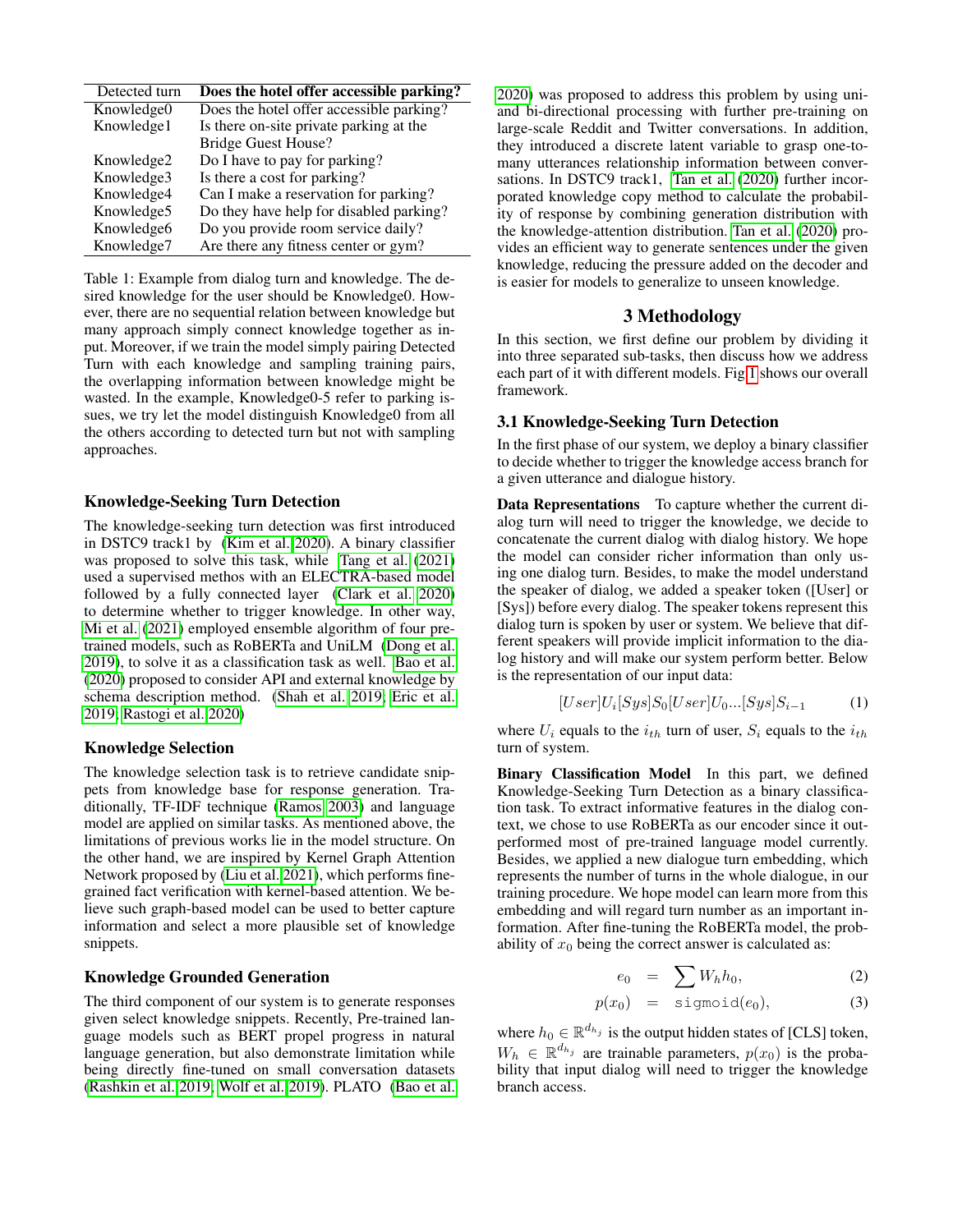#### 3.2 Knowledge Selection

This section describes how we develop our graph-based knowledge selection model GKS.

Knowledge Embedding To construct node embedding for GKS, we first build knowledge embedding with Bert model. For pre-training Bert model, we first concatenate detected knowledge-needed questions (refer to detected knowledgeseeking turns) and each knowledge with [SEP] token as input, and add [CLS] at the first of every question-knowledge pair. We train the Bert model combined with a linear layer as a binary classification task, which refer to "Related" and "Unrelated". We then reference this pretrained bert model to make node embedding.

$$
e^n = Bert(k^n) \tag{4}
$$

 $k^n$  is the  $n^{th}$  knowledge in the set K connected with question with [SEP], where  $K$  is the knowledge set consists of  $k^1...k^n...k^l$  with l knowledge pieces of the current entity.  $e^n$ is the hidden state of the  $n<sup>th</sup>$  knowledge-question pair. To elaborate,  $e_0^n$  represent [CLS].  $e_{1:m}^n$  and  $e_{1:m+p}^n$  represent question and knowledge where question contains  $m$  words (tokens) and knowledge  $p$  words (tokens).

Graph-Attention Knowledge Selection Inspired by [\(Liu](#page-4-16) [et al. 2021\)](#page-4-16), which successfully capture text information with graph attention model for factual verification, we develop our selection model with graph-based model. The prediction is made per-node,which the node with the highest probability indicates the predicted knowledge. We follows [\(Zhou et al. 2019\)](#page-4-20), utilizing node kernel to determine relevance between dialog turn and each knowledge with "readout" function. First, Graph-Attention Knowledge Selector (GKS) applies the translation matrix  $M^{q,e^n}$  on the  $n^{th}$ knowledge hidden state  $k^n$  and q, where q is the question of the user, by the hidden state  $e_{1:m}^{\overline{n}}$  and  $\overline{e}_{1:m+p}^{\overline{n}}$ . GKS then applies the kernel *Kernel* match feature on the translation matrix to construct node representation  $S(k^n)$  for knowledge selection

$$
S(k^n) = \frac{1}{m} \sum_{i}^{m} Kernel(M^{q,k^n})
$$
 (5)

and

$$
P(k^n|E) = softmax_p(Linear(S(k^n)))
$$
 (6)

function as the readout to calculate  $n^{th}$  knowledge selection probability  $P(k^n|E)$ . The whole model is trained end-toend by minimizing the cross entropy loss:

$$
L = CrossEntropy(k^*, P(k^p|E))
$$
 (7)

where  $k^*$  is the golden knowledge to the detect knowledge turn.

#### 3.3 Knowledge Grounded Generation

After candidate knowledge snippets were given, we then select the one snippet with the highest probability as an input for knowledge grounded generation. Inspired by [Bao et al.](#page-4-0) [\(2020\)](#page-4-0) and [Tan et al.](#page-4-19) [\(2020\)](#page-4-19), we then leverage RoBERTabased architecture with the consideration of latent variable.

<span id="page-2-0"></span>

| Model              | Recall  | <b>Precision</b> | F1     |
|--------------------|---------|------------------|--------|
| <b>Baseline</b>    | 0.9992  | 0.9719           | 0.9853 |
| ROBERTA-HS         | 0.9981  | 0.9963           | 0.9972 |
| ROBERTA-WD (DA)    | 0.9996  | 0.9985           | 0.9990 |
| (He et al. 2021)   | 0.99102 | 0.9969           | 0.9939 |
| (Tang et al. 2021) | 0.9817  | 0.9465           | 0.9638 |
| Ours)              | 0.9918  | 0.9921           | 0.9920 |

Table 2: Our result of Knowledge-Seeking Turn Detection. Where ROBERTA-HS and ROBERTA-WD (DA) are from [\(Mi et al. 2021\)](#page-4-10).

Inspired by [Tan et al.](#page-4-19) [\(2020\)](#page-4-19), we concatenate knowledge snippet and dialogue history with special tokens as input. Unlike [Tan et al.](#page-4-19) [\(2020\)](#page-4-19), we consider both question and answer part of the knowledge snippet:

$$
\langle BOS > k^s \langle sp1 > s_1 \langle sp2 > s_2 ... \langle sp2 > r \langle EOS > .
$$
\n(8)

where  $k^s$  represents selected knowledge snippet,  $\langle sp_1 \rangle$ and  $\langle sp_2 \rangle$  represent two speakers in the dialogue respectively, and  $s_n$  denotes  $n^{th}$  term in dialog history . r represents the response. Following [Tan et al.](#page-4-19) [\(2020\)](#page-4-19), we encode response into the Z matrix, of which each row represents a special z corresponding to given examples. To select a specific z as our latent variable, we estimate posterior probability  $q_{\phi}(z|S, k^s, r)$ , where S denotes dialogue history. The rest of the architecture and calculation process, such as knowledge copy mechanism, segmented response generation, and modified beam search, are essentially identical to the ones in [Tan et al.](#page-4-19) [\(2020\)](#page-4-19). We illustrate it with subtask2 model in Figure [1.](#page-3-0)

## 4 Experiments

This section demonstrates our experiment results. For the Baseline and chosen baselines, we report from their paper presented in DSTC9 last year.

#### Knowledge Seeking-Turn Detection

Table [2](#page-2-0) shows our result on the DSTC9 data-set. As the proposed baseline model of DSTC9 is already performing very well, other proposed models have only a slight difference in their result. According to our experiment result, our model outperformed several baseline on F1 score, which indicates our approach to training model with [User] and [Sys] tokens gives language model more ability to learn user utterence's pattern. [\(Engelmore and Morgan 1986\)](#page-4-22) perform better from selected models. We assume their proposed training strategy with data augmentation is the key reason to gain performance under the condition that most language models could gain very good performance on the original data-set.

#### Knowledge Selection

Since our motivation is aiming to develop a better solution for the knowledge section without noise in spoken language translation and preventing potential defects mentioned in earlier sections that previous approaches don't cope with, we further test our proposed model on the DSTC9 dataset.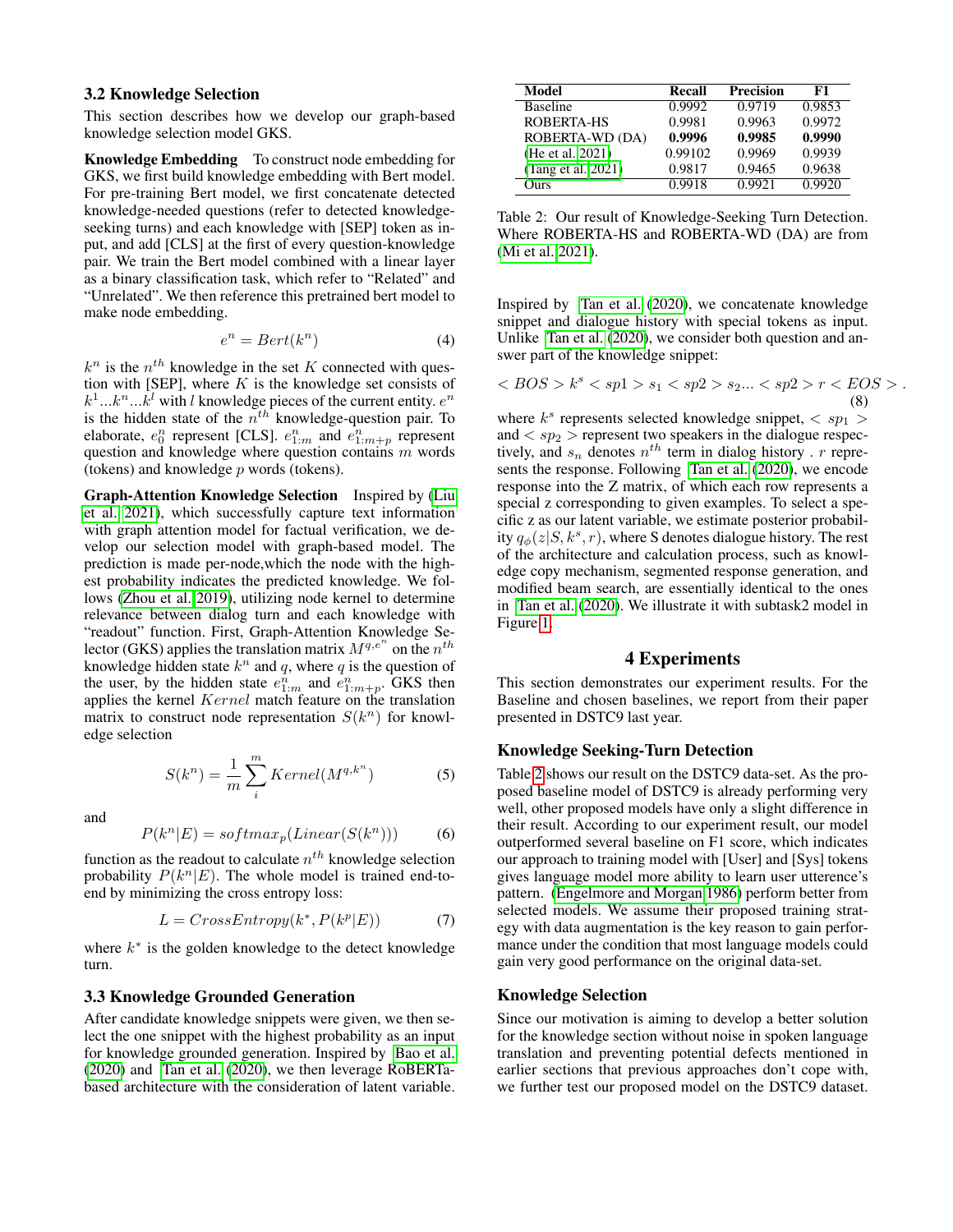<span id="page-3-0"></span>

Figure 1: The figure shows the overall framework for knowledge selection and knowledge-grounded generation. The left part describes the workflow of knowledge selection, generating the probability for each node. The generation model takes the highest probability among all nodes as knowledge snippets as input for generation.

<span id="page-3-1"></span>

| Model               | Acc@5  | Acc@1   | MRR@5  |
|---------------------|--------|---------|--------|
| <b>Baseline</b>     | 0.8772 | 0.6201  | 0.7263 |
| ROBERTA-WD          | 0.9745 | 0.9145  | 0.9428 |
| ROBERTA-WD (IS)     | 0.9741 | 0.9456  | 0.9589 |
| ROBERTA-WD-listwise | 0.9752 | 0.9394  | 0.9566 |
| (He et al. 2021)    | 0.9892 | 0.9465  | 0.9665 |
| (Tang et al. 2021)  | 0.9665 | 0.9117  | 0.9372 |
| <b>KGS</b>          | 0.9899 | 0.95435 |        |

Table 3: Result of our presented Knowledge Selection model KGS. ROBERTA-WD, ROBERTA-WD (IS), and ROBERTA-WD-listwise are proposed in [\(Mi et al. 2021\)](#page-4-10).

Table [3](#page-3-1) shows the final result of KGS model performance on DSTC9 track 1 dataset. We selected several models proposed in last year's competition and SOTA models as baseline. ROBERTA-WD (IS) in [\(Mi et al. 2021\)](#page-4-10) used sampling technique and k-fold cross-validation during the training process. [\(He et al. 2021\)](#page-4-21) acquired multi-scale negatives to replace random sampling ,which might lead to coarsegrained class separation. [\(Tang et al. 2021\)](#page-4-8) is ELECTRAbased model with proposed aggregated loss, which contains correlation between the domains, entity names, knowledge snippets, and dialog contexts. The result shows that our model, which applies graph-based model in selection process, outperforms past approaches that only rely on language models, even without data augmentation.

### Knowledge Grounded Generation

The generated results are demonstrated in Table [4,](#page-4-23) it is consumerated with others in DSTC9. Following [Tan et al.](#page-4-19) [\(2020\)](#page-4-19), our RoBERTa-based model has the same hyperparameters as the baseline model in [Kim et al.](#page-4-24) [\(2021\)](#page-4-24). Learning rate is  $6.25e - 5$ , batch size is 4, and gradient accumulation steps is 32. The number of hidden variable z is set to 5. Our model is trained in 20 epochs, we use copy mechanism followed by vanilla beam search to get our final generated result.

## 5 Conclusion

In this paper, we proposed a framework for DSTC10 and DSTC9. Our main goal is to develop a better solution for knowledge selection tasks, which only rely on language models to perform selection in the past. The results showed that our proposed knowledge selection model with a graphbased model performed better than the proposed models last year. For our future goal, we are interested in replacing knowledge turn question embedding, which is constructed with text sentence embedding in our original setting, with wave embedding. We assume this could better obtain spoken without hurting the overall system.